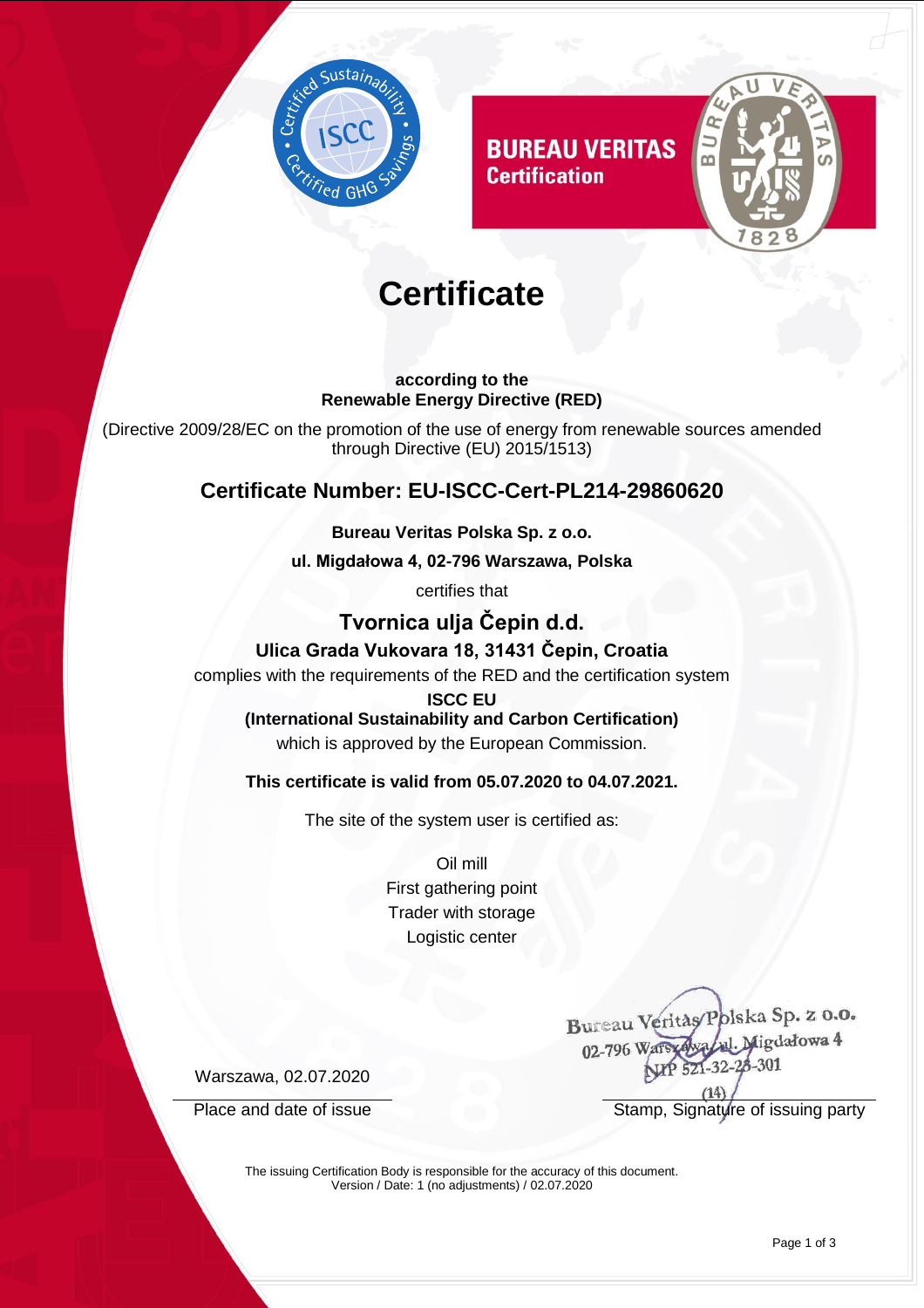



# **Annex to the certificate:**

#### **Sustainable materials handled by the certified site**

(This annex is only applicable for material handled under the scopes: farm/plantation, point of origin, central office (farm/plantation or point of origin), first gathering point, processing unit (any type) but **not** for material that is only traded and/or stored)

This annex is only valid in connection with the certificate:

#### **EU-ISCC-Cert-PL214-29860620 issued on 02.07.2020**

| Input material    | <b>Output material</b> | <b>GHG</b><br>option <sup>1)</sup> | <b>ISCC EU</b><br>waste<br>process<br>applied $^{2)}$ | SAI/FSA <sup>3)</sup> |
|-------------------|------------------------|------------------------------------|-------------------------------------------------------|-----------------------|
| Rapeseed / Canola | Rapeseed / Canola      | $1 + 3$                            | no.                                                   | N.A.                  |
| Sunflower         | Sunflower              | 1                                  | no.                                                   | N.A.                  |
| Soybean           | Soybean                | $1+2$                              | no.                                                   | N.A.                  |
| Rapeseed          | Crude oil (Rapeseed)   | $\overline{2}$                     | no.                                                   | N.A.                  |
| Sunflower         | Crude oil (Sunflower)  | $\overline{2}$                     | no                                                    | N.A.                  |
| Soybean           | Crude oil (Soybean)    | 2                                  | no                                                    | N.A.                  |
| Soybean           | Soybean                | 1                                  | no                                                    | N.A.                  |

#### $1)$  1: Default value

#### 2: Actual value

3: NUTS 2 value or "NUTS2-equivalent" value. A "NUTS2-equivalent" value is a GHG value for cultivation in a "NUTS2 equivalent" region of a country outside the European Union (values are implemented by the European Commission)**.** Option 3 is only applicable for the level of cultivation, i.e. for first gathering points, farms/plantations, central offices (group of farms or independent smallholders)

 $2)$  Yes: The raw material meets the definition of waste or residue according to the RED, i.e. it was not intentionally produced and not intentionally modified, or contaminated, or discarded, to meet the definition of waste or residue

No: The raw material complies with the sustainability criteria according to Art. 17 (3), (4) and (5) RED

 $3)$  Farm Sustainability Assessment (FSA) was developed by the Sustainable Agriculture Initiative (SAI)

SAI Silver Compliance: ISCC Compliant material can be claimed as "Equivalent to FSA 2.1 Silver"

SAI Gold Compliance: ISCC Compliant material incl. add-on SAI Gold can be claimed as "Equivalent to FSA 2.1 Gold"

The issuing Certification Body is responsible for the accuracy of this document. Version / Date: 1 (no adjustments) / 02.07.2020